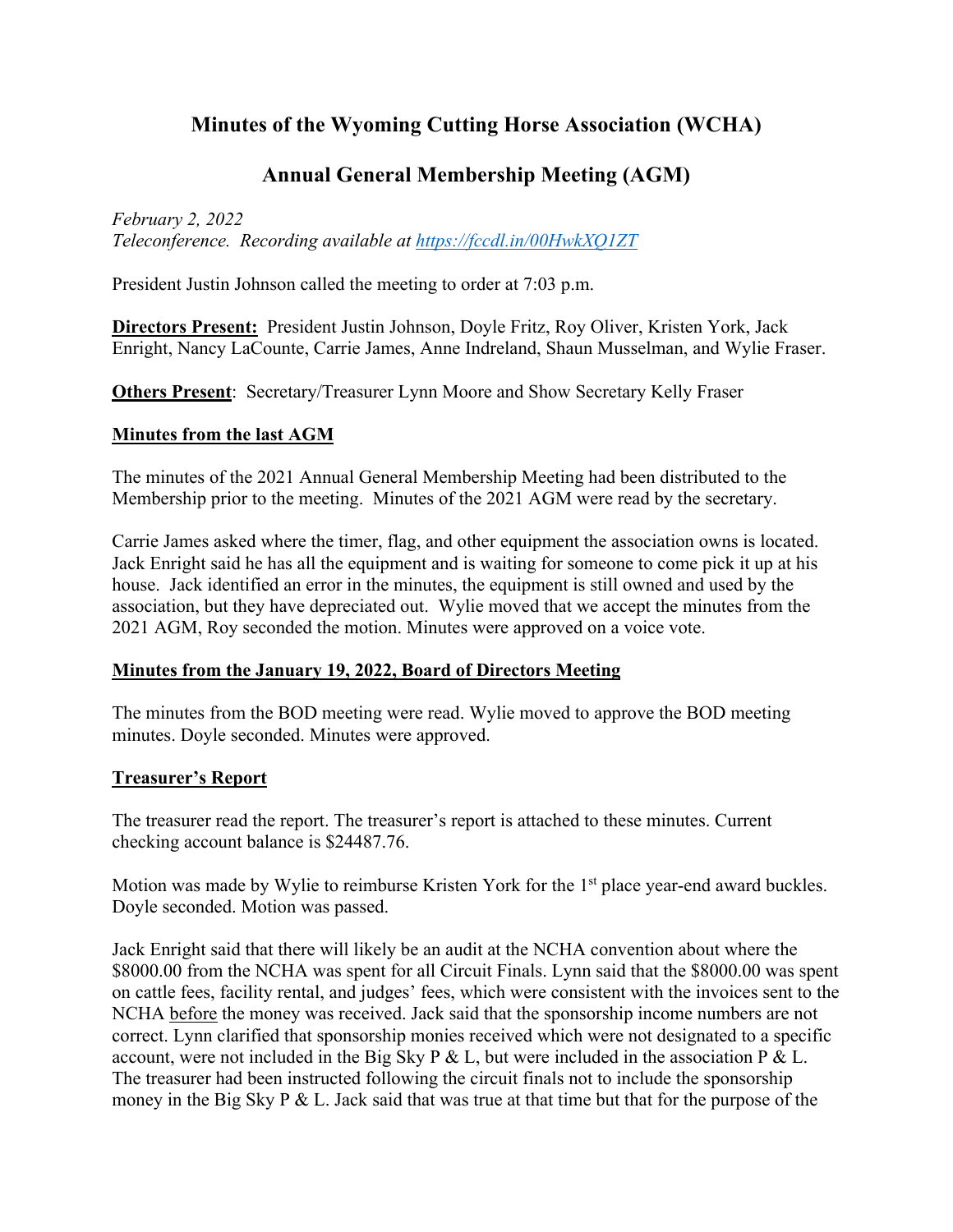AGM allocating the sponsorships to the Big Sky circuit is appropriate. These monies were allocated to year end awards. Jack said if these numbers were audited by the secretary of state, they would not be correct. The treasurer will change the category the sponsorship monies were allocated to.

Jack said he heard feedback from the other states in Big Sky Circuit that if WyCHA made a profit that some of that profit should have been shared among the other states, for example North Dakota, South Dakota, and Minnesota felt they contributed the most to the Circuit finals and received nothing for it.

Jack thinks that the NCHA convention will have serious questions asked about where the \$8000.00 was spent at the circuit finals (CF). Jack said he and several others are going to propose a motion at the convention if affiliates run the CF finals as a weekend show than the money should be reduced to \$3000.00, and if run as a CF only the full \$8000.00 should be given to the affiliate.

Kristen pointed out that anyone who has a show or pays the fees, that money goes back to the NCHA accounts anyway. The CF are built on the weekend platform. NCHA members pay fees for the world shows and do not get that money back. Kristen cautioned asking for less money. Much work has been put into improving the weekend program and getting money put back into it.

Shaun Musselman made a motion to table the Treasurer's report until the requested corrections are made, Roy seconded. Motion was passed.

#### **Election of Directors and Officers**

President Justin Johnson asked for a motion to elect Carrie James to fill the vacancy left when Jack Enright resigned in December of 2021. Wylie moved to elect Carrie James to the board, Roy seconded. Motion was passed.

Shaun Musselman was nominated for Vice President at the December 9, 2021, BOD meeting, but no vote was taken. Shaun Musselman was voted vice president by a voice vote.

#### *Officers and Board of directors are as follows (years indicate BOD term):*

*President:* Justin Johnson - 2021 to 2023 *Vice President*: Shaun Musselman - 2021 to 2023

#### *Board:*

Doyle Fritz - 2019 to 2022 Roy Oliver - 2020 to 2023 Wylie Fraser - 2020 to 2023 Nancy LaCounte - 2021 to 2023 Anne Indreland - 2021 to 2023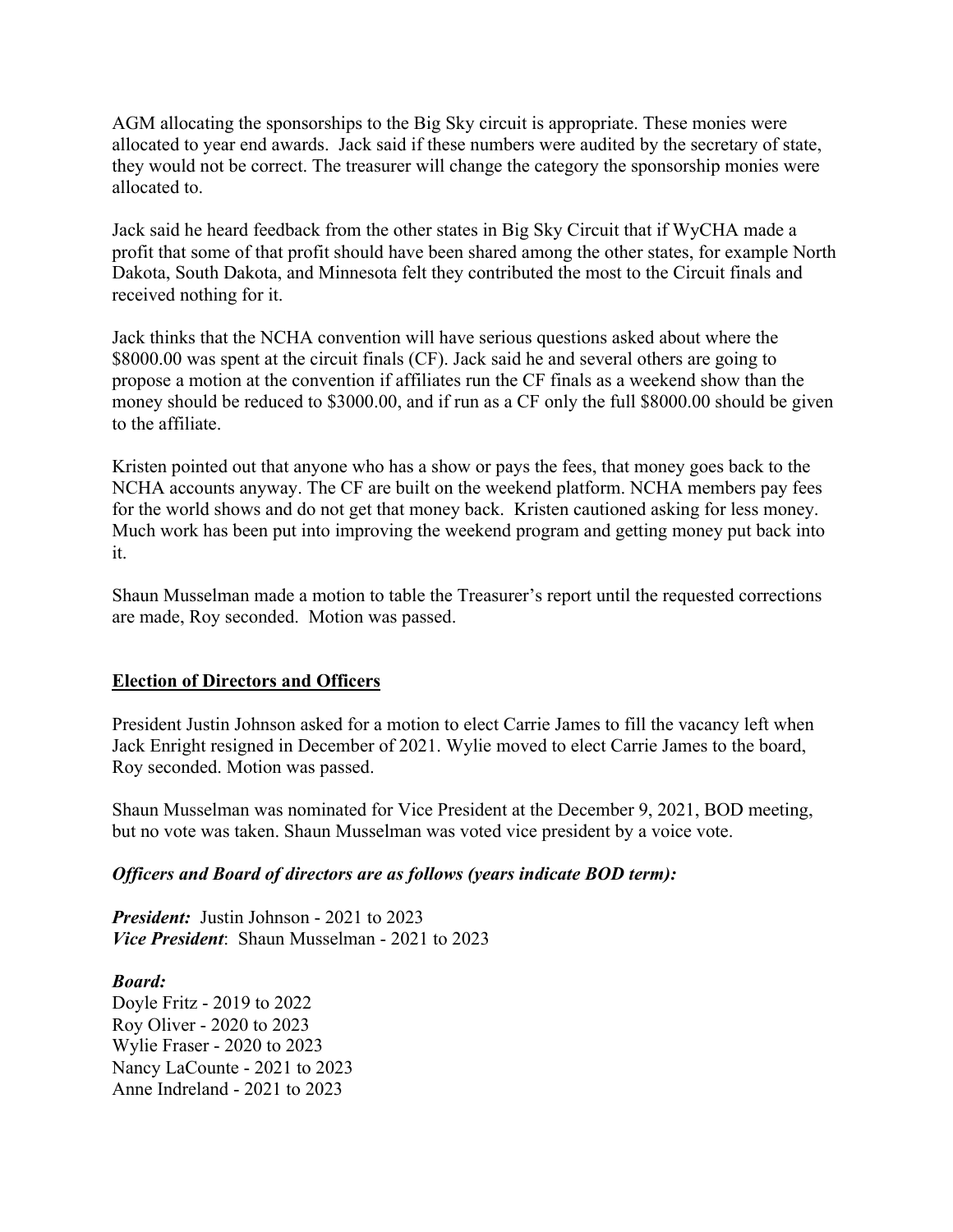Carrie James - 2022 to 2024

*Secretary/Treasurer:* Lynn Moore

*National Directors:* Jack Enright term expires June 2024 Kristen York term expires June 2023

#### **Old Business**

**Torrington Cutting:** Justin reported that he reserved the Goshen Pavilion for July 15-17 and locked in the dates for September 9-11. Torrington cattle producers are working on guaranteeing cows for July.

**Rock Springs:** There are no dates in Rock Springs available for a cutting this year that would work.

#### **New Business**

**Other Show Business:** Wylie asked if we could have a cutting in May because Deer Lodge canceled the shows slotted for May 6-8.

Carrie asked if we should consider a spring show in Big Piney. Carrie said she would see if there was an opening May 6-8. There are 170 stalls in Big Piney. Kelly asked if the ground is stored on site. Carrie said she would gather information and report back.

Shaun moved that we direct Justin to find out about having an AQHA approved class at the July Torrington cutting. Wylie seconded; motion was passed.

#### **Committee Business**

Assignments were made to the following committees.

#### *By-Law Committee:*  **Kelly Fraser, Nancy LaCounte, Justin Johnson, Shaun Musselman, and Lynn Moore.**

Shaun reported that Hayden Heaphy will update and file our by-laws pro-bono. We can give Hayden stalls or find some other away to compensate him. Hayden suggested that we make a couple of amendments, such as expanding our ability to use technology, removing the restriction on meeting dates, and split the secretary/treasurer to be separate or combined. Kristen asked how we go about doing that, does it require a general membership vote. We can call a special meeting and provide due notice at a cutting and vote on these amendments.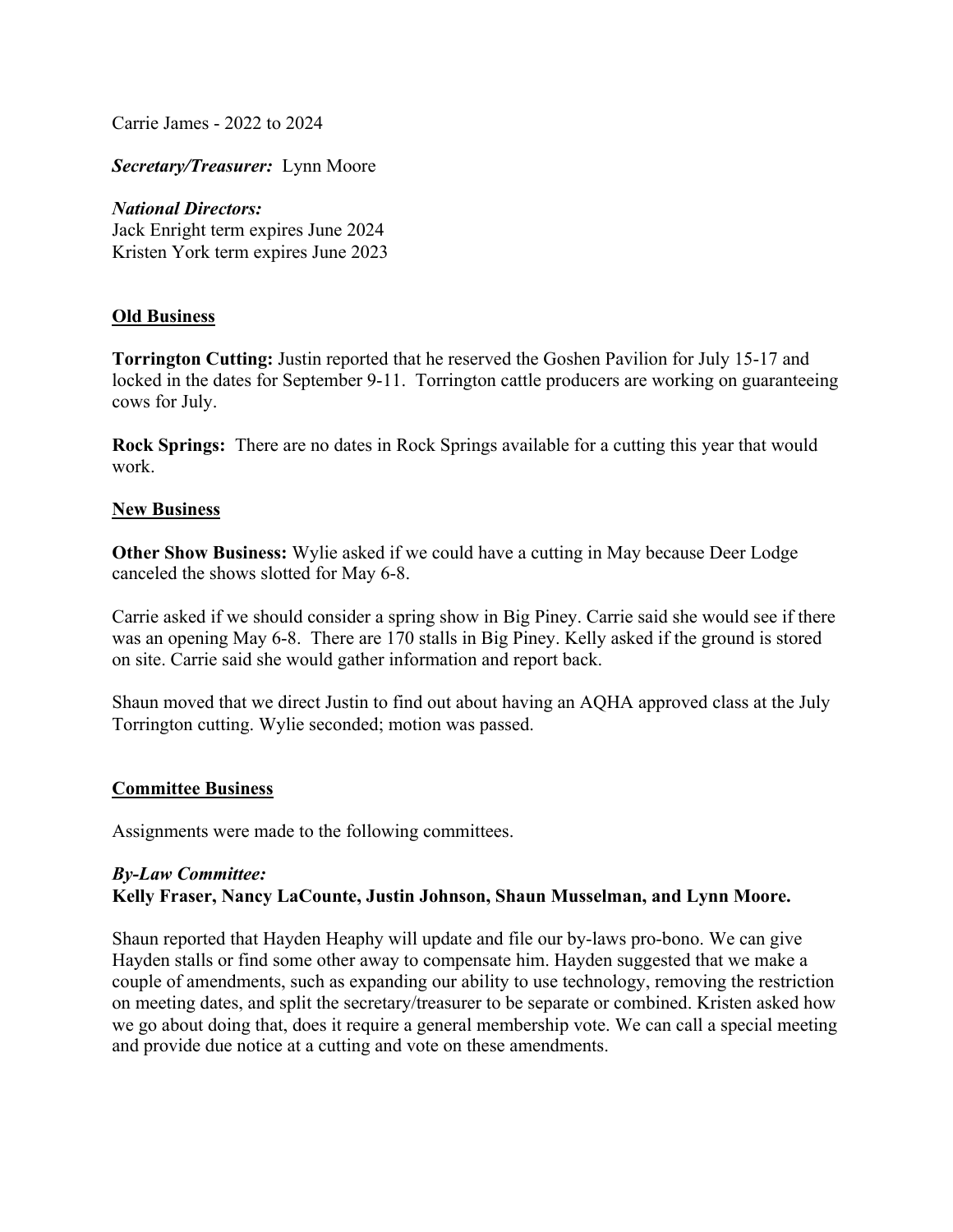#### *Standings Committee:* **Kristen York, Nancy LaCounte, Lynn Moore**

Lynn explained how time consuming it is to determine year end standings. The 50% rule requires physically going through each show and determining how many times a cutter showed in that class, whether they won earnings or not. A committee can investigate alternative means to improve this process.

#### *Year-End Committee:* **Justin Johnson, Shaun Musselman, Nancy LaCounte**

Awards will be given to 3 places. The committee will consult Kristen if needed.

#### *Oversight Committee:* **Kristen York, Kelly Fraser, Lynn Moore**

The purpose is to develop a set of operating procedures for officers and directors.

#### **Net Winnings at Shows**

The secretary proposed that earnings at shows be issued as a check, and not subtracted from the exhibitor settlement. Lynn explained that it would clean up the bookkeeping and make 1099 and end of year bookkeeping simpler. This was also discussed with the accountant. Wylie moved that we cease netting out earnings at cuttings anymore. Roy seconded. Motion was passed.

#### **Show Approvals**

Shaun moved to approve the Vernal Utah show for big Sky Circuit. Wylie seconded. Motion passed.

Shaun moved to approve the Laurel show in April for WyCHA. Roy seconded. Motion was passed. The fall Laurel show approval was tabled.

#### **Classic and Derby Class**

It was asked why we do not have a classic. Historically the classic class took entries away from the novice classes. For the July Torrington show, it was suggested we have an aged event on Friday and a weekend show on Saturday and Sunday. Classes on Friday would consist of 4 aged event classes, 2 youth class, and/or a 7up. It would also include a fresh cattle practice on Friday after show. Wiley moved that we have the 4 aged events, 2 youth and a 7up. Anne seconded; motion was passed.

Wylie Fraser made the motion to adjourn the meeting, seconded by Carrie James, motion was passed. Meeting was adjourned at 9:04 p.m.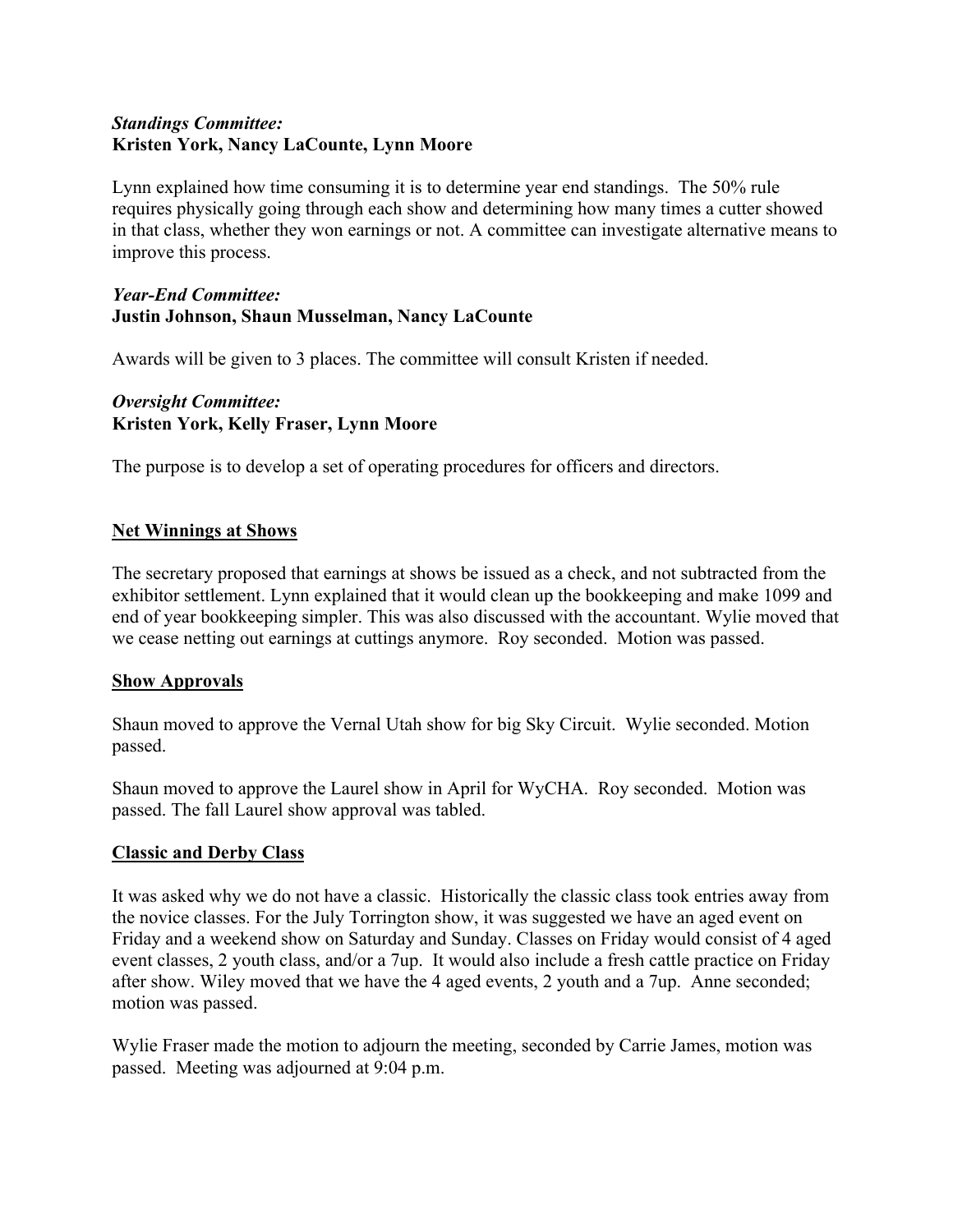#### February 2, 2022 Annual General Meeting Agenda

- 1. Minutes Approval
- 2. Treasurer Report
- 3. Election of Directors and Officers
- 4. Election of Officers
- 5. Old Business
	- a. Report on Torrington Shows
	- b. Report on Rock Springs show
- 6. New Business
	- a. Committees
		- i. By-Laws committee
		- ii. Standings committee
		- iii. Year-End Awards Committee
	- b. Net winnings at shows.
	- c. Approving Vernal UT show as Big Sky Circuit.
	- d. Other Business from the Floor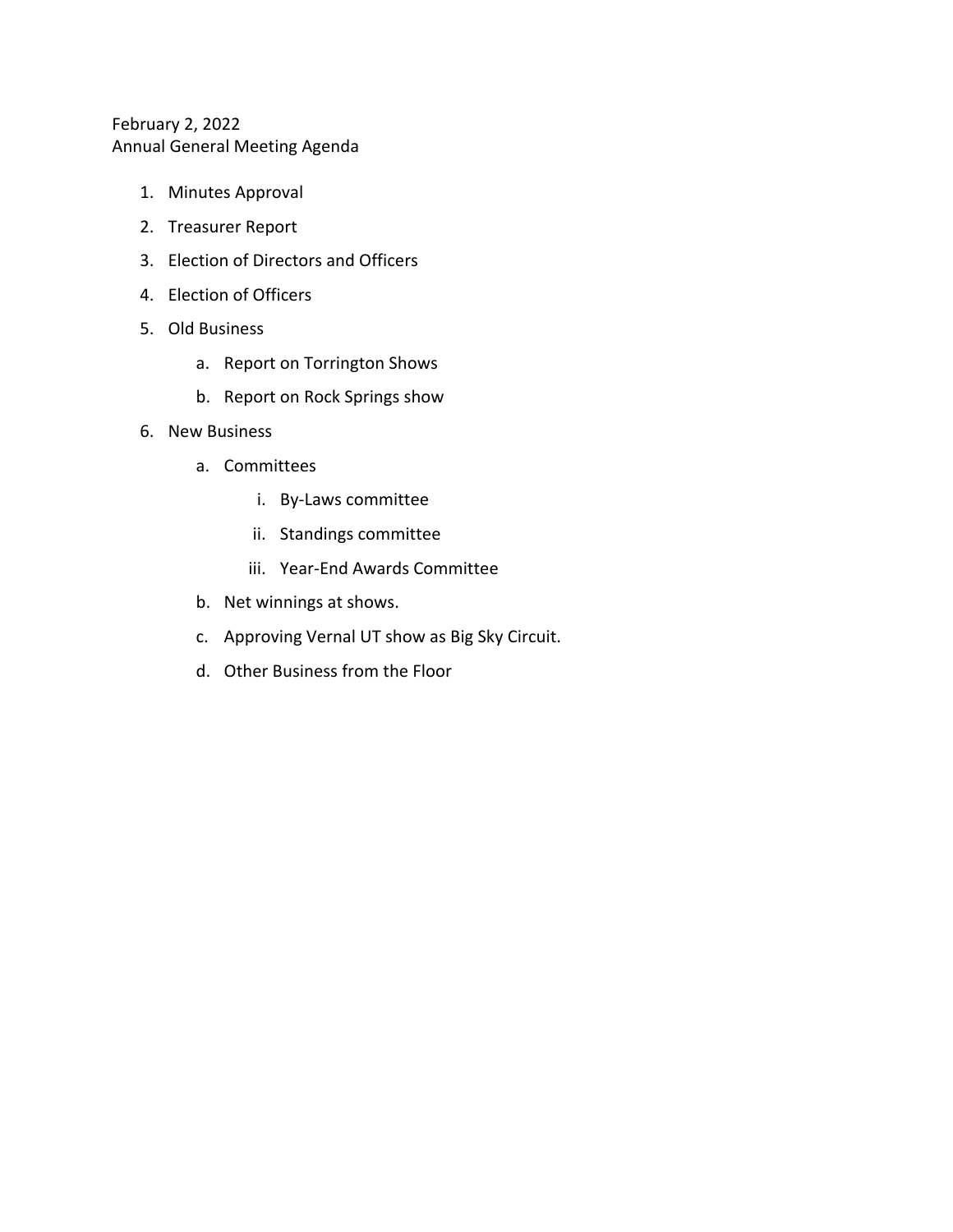## **WYCHA**

**10:17 AM**

**Checking Account**

**02/01/22**

**Period Ending 12/31/21**

|                                      | Dec 31, '21 |
|--------------------------------------|-------------|
| <b>Beginning Balance</b>             | 27,062.28   |
| <b>Cleared Transactions</b>          |             |
| <b>Checks and Payments - 3 items</b> | (210.30)    |
| <b>Total Cleared Transactions</b>    | (210.30)    |
| <b>Cleared Balance</b>               | 26,851.98   |
| <b>Uncleared Transactions</b>        |             |
| Checks and Payments - 6 items        | (1,649.61)  |
| <b>Total Uncleared Transactions</b>  | (1,649.61)  |
| <b>Register Balance as of 12/3</b>   | 25,202.37   |
| <b>New Transactions</b>              |             |
| <b>Checks and Payments - 3 items</b> | (749.61)    |
| Deposits and Credits - 1 item        | 35.00       |
| <b>Total New Transactions</b>        | (714.61)    |
| <b>Ending Balance</b>                | 24,487.76   |

**page 1**